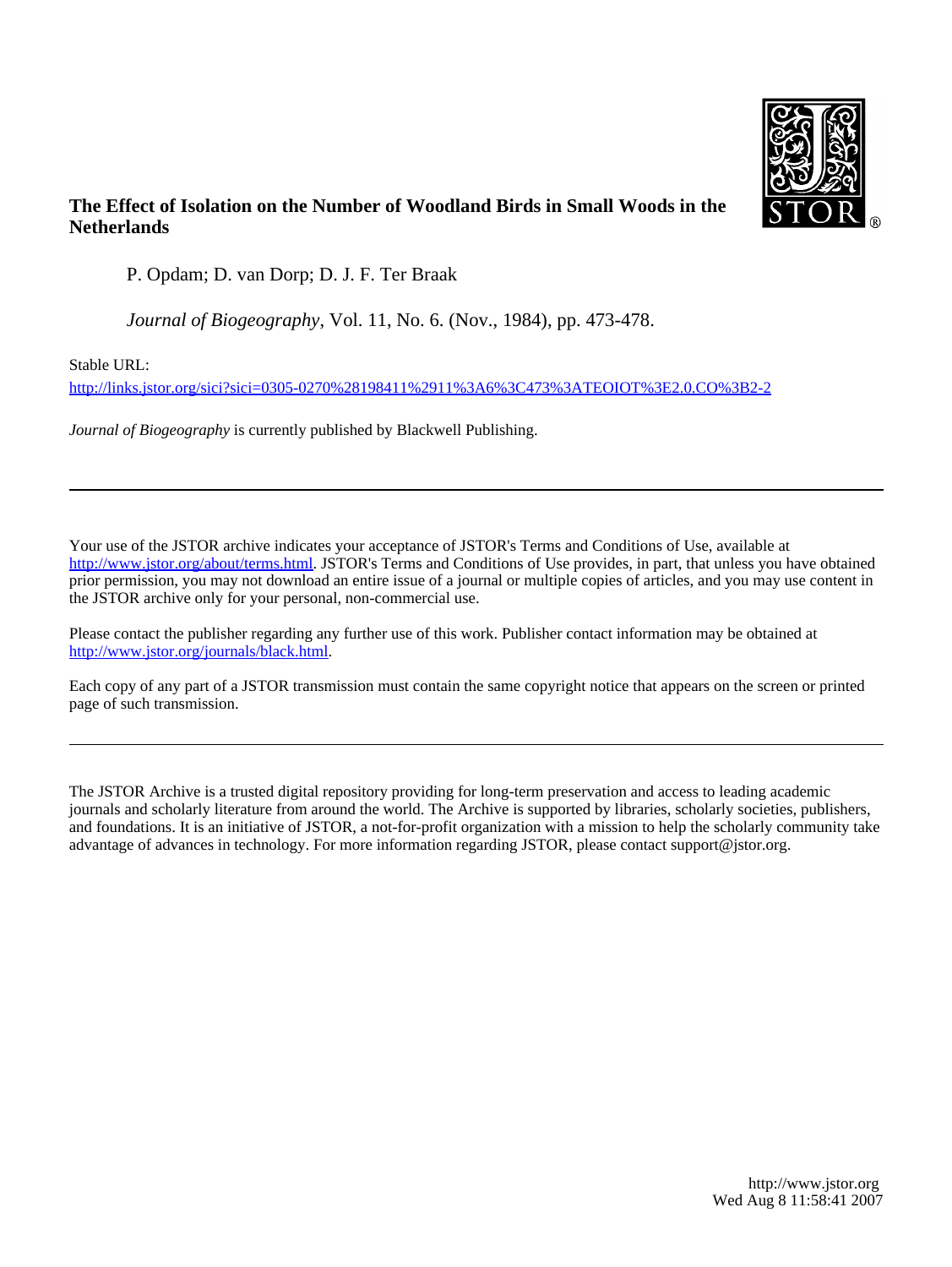# **The effect of isolation on the number of woodland birds in small woods in the Netherlands**

P. OPDAM, D. VAN DORP\* and C. J. F. TER BRAAK† Research Institute for Nature Management, Kasteel Broekhuizen, 3956 ZR Leersum (NL), and †Institute TNO for Mathematics, Information Processing and Statistics, P.O. Box 100,6700 AC Wageningen, The Netherlands.

> ABSTRACT. The effect of isolation of forest habitat islands on the number of breeding woodland birds was studied in thirty-six woodlots, varying in size and differing in degree of isolation. Various isolation variables were calculated. Multiple regression analysis showed that, apart from patch area, the amount of woodland near the forest island and the distance to an extensive forest area have significant effects on the number of woodland birds. This result is not necessarily at variance with the apparent flying abilities of birds.

### **Introduction**

One of the predictions from the MacArthur-Wilson hypothesis on island biogeography (MacArthur & Wilson, 1967) for bird communities is that remote islands support fewer species of birds than islands close to a land mass that functions as a species pool. This difference is explained by the barrier effect of the sea diminishing the immigration rate of land birds. Lack ( 1976) stressed the flying abilities of many birds, concluding that disperisal over the sea could not be a critical factor. However, Abbott (1974) and Reed (19 81) found that distance to the shore explained a significant part of the variation in the number of land bird species on islands.

The theory of island biogeography has been used frequently to predict processes in terrestrial communities on the mainland (e.g. Diamond, 1975), even before adequate evidence for its validity had been collected (see, for a critical review, Gilbert, 1980). The effect of isolation on the number of bird species in habitat islands was demonstrated by Vuilleumier (1970) and Johnson (1975) in

• Present address: Reigerstraat 65, 7731 ZR Ommen (NL), The Netherlands.

remote habitat patches in mountains. Fritz (1979) could demonstrate the effect of isolation on the occurrence of spruce grouse *(Canachites canadensis)* in patches of spruce forest. Whitcomb *et al.* (1981) also concluded that isolation affects the number of forest interior birds in small woods. Contrarily Helliwell (1976) found no evidence that either the density of woods in the neighbourhood or the distance to other woodland areas had any effect on the number of breeding birds in British woods.

This paper deals with woodland birds in small woods (mostly less than 50 ha) in the Rhine valley in The Netherlands. Adjacent to this valley are some large forest areas (Fig. 1 ). Small woods (mostly estates) are scattered in the valley at various distances from these forest 'mainlands', which are regarded as sources of woodland species dispersing into the valley. Of course, birds may also disperse from one woodlot to another or use small woodlots as stepping stones during their movements.

We examine the number of woodland birds species in these woodlots in relation to the degree of isolation. It is necessary to account also for the role of area as the main factor influencing the species number.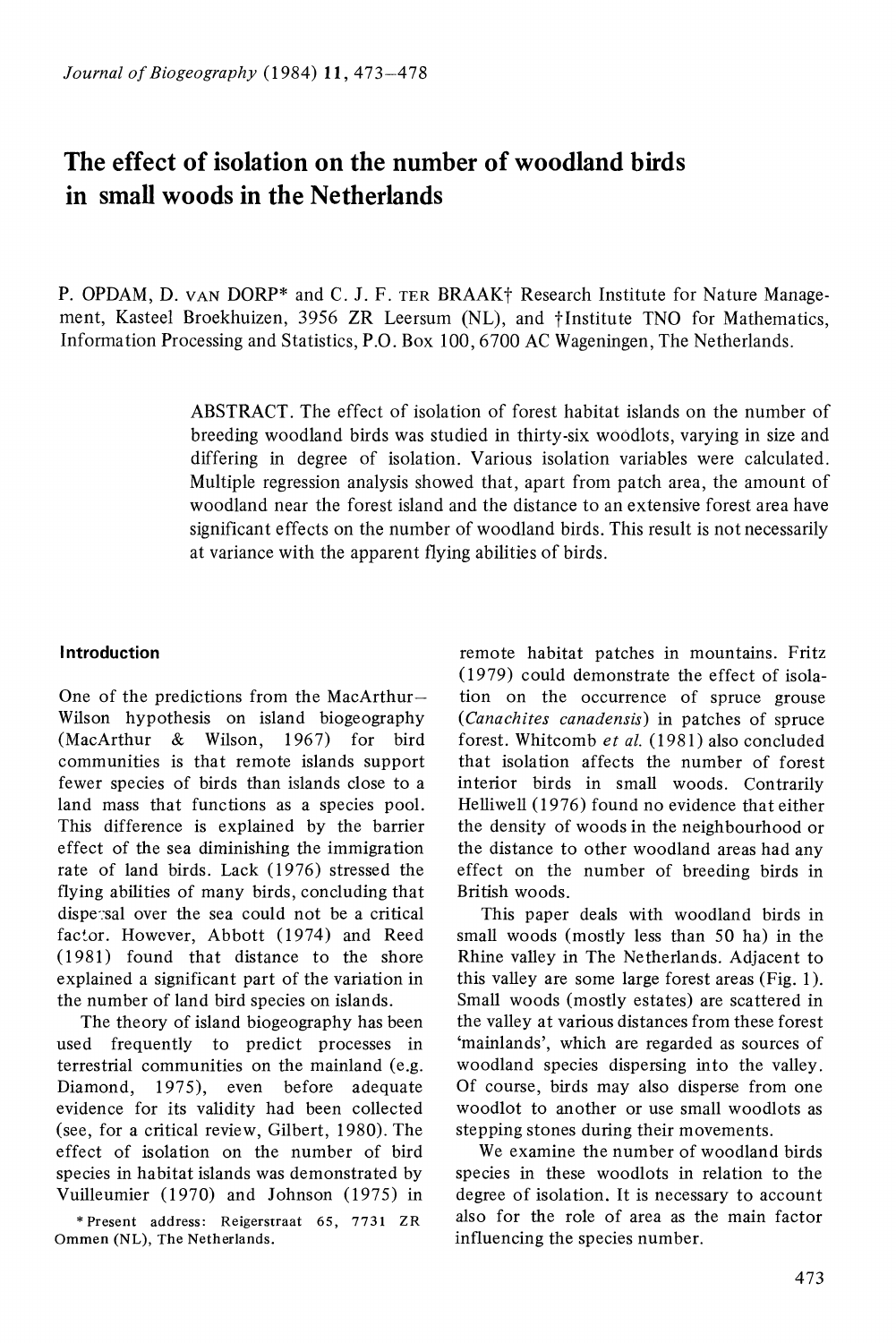

FIG. 1. Distribution of thirty-six patches of mature forest in the Rhine valley in The Netherlands, showing their position relative to extensive forest areas.

#### **Methods**

#### *Bird data*

Breeding bird censuses in thirty-six woods were selected from files of the Vogelwacht Utrecht and the Research Institute for Nature Management (including those of the Vogelwerkgroep Grote Rivieren) and from private diaries and unpublished reports. All censuses have been carried out between 1972 and 1980. We selected twenty-four species of woodland birds (see Table 3) for which the large forest areas bordering the Rhine valley could be regarded as main areas of distribution. Most selected species inhabit mature woods and their occurrence in the woods is supposed not to be affected by variability in shrub and herb layer. The accuracy of the censuses permits an analysis of presence-absence patterns (Van Dorp, 1982). Variation in sampling methods is thought not to depend on the degree of isolation of woodlots. The variable used in the regression analysis is the number of woodland species (S).

#### *Variables of size and isolation*

The selected sites have been woodland for many years and all are characterized by stands of mature deciduous trees (mainly *Quercus robur, Fraxinus excelsior, Fagus sylvatica* and *Populus* sp.). We assume that any site includes patches of habitat for most of the species selected. Measures of vegetation structure were not available. The selection of bird species associated with the tree layer makes quantification of vegetation structure in other layers less crucial. We assume that tree layer diversity is correlated to area size but not to isolation variables.

One variable for overall size and four measures of isolation were calculated:

*Area (A):* the total size (in ha) of the wooded area excluding coppice and shrubs, measured from recent air photographs and maps.

*Distance to species pool (DS):* the shortest distance between the wood and the border of the nearest large forest area (in km).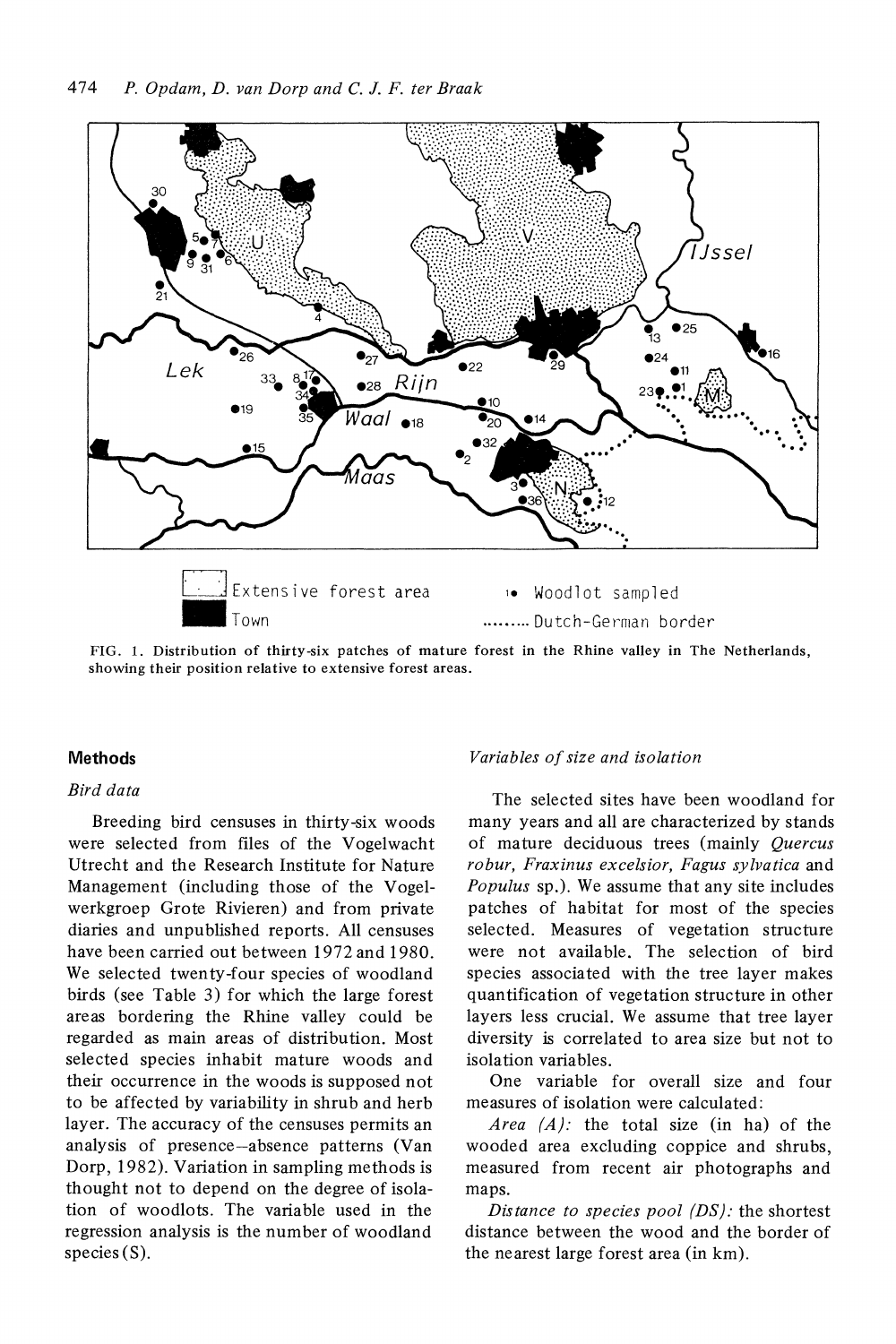*Distance to nearest wood (DN):* the shortest distance (in km) between a wood and the nearest patch of forest of any type exceeding 25 ha in size.

*Area of wood within a radius of 3 km from the centre of the woodlot (AFJ).* Seven classes of area were distinguished, and the total amount of wood within 3 km was estimated according to these categories.

*Area of wood within a radius of 5 km from the centre of the woodlot (AF5).* Data were analysed by multiple regression analysis using SCREEN (Furnival & Wilson, 1981). Since this program calculates the regressions of the dependent variable on all possible combinations of independent variables, it is suited for regression on non-orthogonal variables (see Table 2).

#### **Results**

A correlation matrix for all variables is given in Table 1. The number of species shows significant positive correlations with area and with the amount of wood in the vicinity (AF3 and AF5). The correlation with DS is negative. With the exception of AF3 the variables related to isolation are not correlated with area.

TABLE 1. Correlation matrix of the variables used.  $S =$  number of bird species;  $A =$ size of woodlot;  $DS = Distance$  to species pool;  $DN = Distance$  to nearest woodlot;  $AF3$  = Area of forest within 3 km radius;  $AF5$  = Area of forest within 5 km radius.

| log S      | log DS<br>log A          | log DN                          | log AF3             | log AF5 |
|------------|--------------------------|---------------------------------|---------------------|---------|
|            |                          |                                 |                     |         |
| $0.3861*$  | $-0.7901**$<br>0.2538    | $-0.5274**$                     | $0.7606**$          | 1.000   |
| $0.5087**$ | $0.3444*$<br>$-0.6808**$ | $-0.7441**$                     | 1.000               |         |
| $-0.2903$  |                          |                                 |                     |         |
| $-0.3998*$ |                          |                                 |                     |         |
| $0.7543**$ |                          |                                 |                     |         |
| 1.000      |                          |                                 |                     |         |
|            |                          | 1.000<br>$-0.1904$<br>$-0.0977$ | 1.000<br>$0.6417**$ | 1.000   |

 $* P< 0.05$ ,  $* P< 0.01$ .



FIG. 2. Relation between the number of woodland bird species (S) and patch size (A) in forest islands in the Rhine valley. Symbols indicate two degrees of isolation (distance to species pool,  $DS$ ,  $\circ$  : 1–3 km,  $\bullet$  :  $\geq 4$  km).  $R^2 = 56.9$ .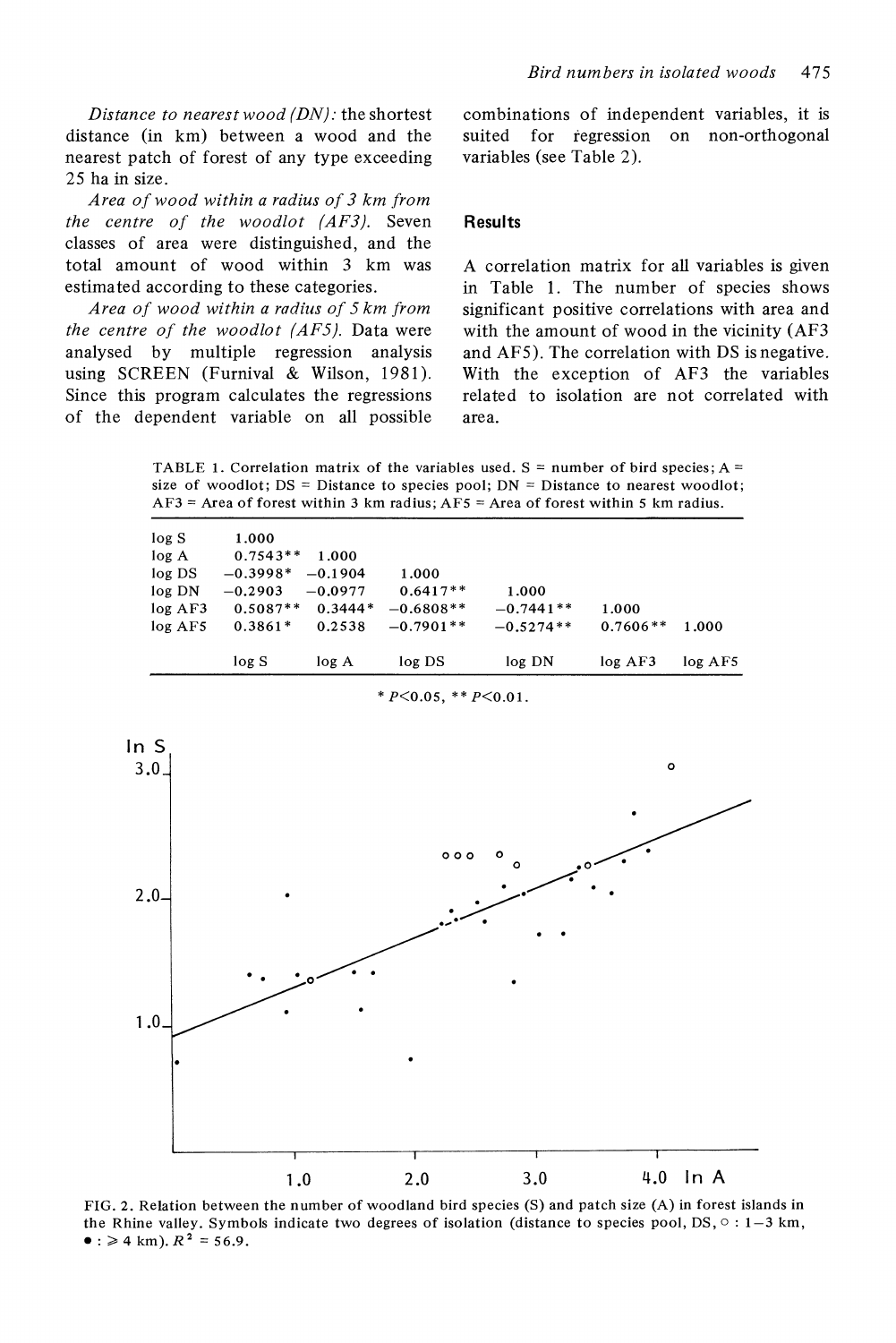#### 476 *P. Opdam, D. van Dorp and C.* J. *F. ter Braak*

Regression of InS on InA resulted in the equation  $1nS = 0.95 + 0.37$  InA, which explains 54% of the variance. A model including AF3 as a single variable accounts for 26% of the variation only, whereas other single-factor models explain even less. The relation between species number and area is shown in Fig. 2. There is a tendency that the least isolated forest patches have somewhat more species than expected from area alone, while patches further away from the species pool have fewer species than expected. The role of isolation

|  |  | TABLE 2. Regression equations describing the relationship             |  |
|--|--|-----------------------------------------------------------------------|--|
|  |  | between the number of woodland bird species (S) and variables         |  |
|  |  | of woodlot size and isolation. Only models with significant           |  |
|  |  | regression coefficients ( $P < 0.05$ ) are given. $V^2 = \%$ variance |  |
|  |  | accounted for (adjusted $R2$ ). In parentheses: standard error of     |  |
|  |  | coefficient. For other abbreviations see Table 1.                     |  |

|                                                                 | $R^2$ | $V^2$ |
|-----------------------------------------------------------------|-------|-------|
| $\ln S = 0.89 + 0.32 \ln A + 0.25 \ln AF3$<br>$(0.05)$ $(0.10)$ | 63.9  | 60.6  |
| $lnS = 1.27 + 0.34 lnA - 0.16 lnDS$<br>$(0.05)$ $(0.06)$        | 63.7  | 60.4  |
| $lnS = 1.12 + 0.36$ $lnA = 0.18$ $lnDN$<br>$(0.05)$ $(0.09)$    | 61.6  | 58.1  |

TABLE 3. Frequency of occurrence of twenty-four woodland bird species in relation to distance to large forest area (DS)

|                                               |         | Distance to large forest (km) |         |          |                          |
|-----------------------------------------------|---------|-------------------------------|---------|----------|--------------------------|
|                                               | $\lt$ 2 | $2 - 4$                       | $5 - 7$ | $8 - 12$ | >12                      |
| Tree creeper (Certhia familiaris)             | 100     | 100                           | 100     | 100      | 80                       |
| Nuthatch (Sitta europaea)                     | 100     | 43                            | 54      | 63       | 100                      |
| Golden oriole (Oriolus oriolus)               | 80      | 71                            | 81      | 88       | 80                       |
| Hobby (Falco subbuteo)                        | 20      | 29                            | 54      | 13       | 20                       |
| Goldcrest (Regulus regulus)                   | 20      | 43                            | 36      | 25       |                          |
| Wood warbler (Phylloscopus sibilatrix)        | 20      | 57                            |         | 13       | 40                       |
| Long-tailed tit (Aegithalos caudatus)         | 100     | 86                            | 81      | 100      | 60                       |
| Lesser spotted woodpecker (Dendrocopos minor) | 100     | 71                            | 54      | 75       | 80                       |
| Marsh tit (Parus palustris)                   | 80      | 29                            | 54      | 75       | 40                       |
| Firecrest (Regulus ignicapillus)              |         | 14                            | 9       |          |                          |
| Tawny owl (Strix aluco)                       | 80      | 86                            | 81      | 63       | 60                       |
| Bullfinch (Pyrrhula pyrrhula)                 | 100     | 43                            | 27      | 25       | 20                       |
| Green woodpecker (Picus viridis)              | 80      | 29                            | 45      | 13       |                          |
| Pied flycatcher (Ficedula hypoleuca)          | 60      | 43                            | 27      | 13       | $\overline{\phantom{0}}$ |
| Hawfinch (Coccothraustes coccothraustes)      | 60      | 29                            | 9       | 13       |                          |
| Common buzzard (Buteo buteo)                  | 60      | 14                            | 9       | 13       |                          |
| Crested tit (Parus cristatus)                 | 20      | 29                            | 9       |          |                          |
| Honey buzzard (Pernis apivorus)               | 20      | 29                            | 9       |          |                          |
| Coal tit (Parus ater)                         | 20      | 14                            | 9       |          |                          |
| Black woodpecker (Dryocopus martius)          | 20      | 14                            | 9       |          |                          |
| Sparrowhawk (Accipiter nisus)                 | 20      | 14                            |         |          |                          |
| Raven (Corvus corax)                          | 20      |                               |         |          |                          |
| Goshawk (Accipiter gentilis)                  | 20      |                               |         |          |                          |
| Woodcock (Scolopax rusticola)                 |         |                               | 9       |          |                          |
| Sample size                                   | 5       | 7                             | 11      | 8        | 5                        |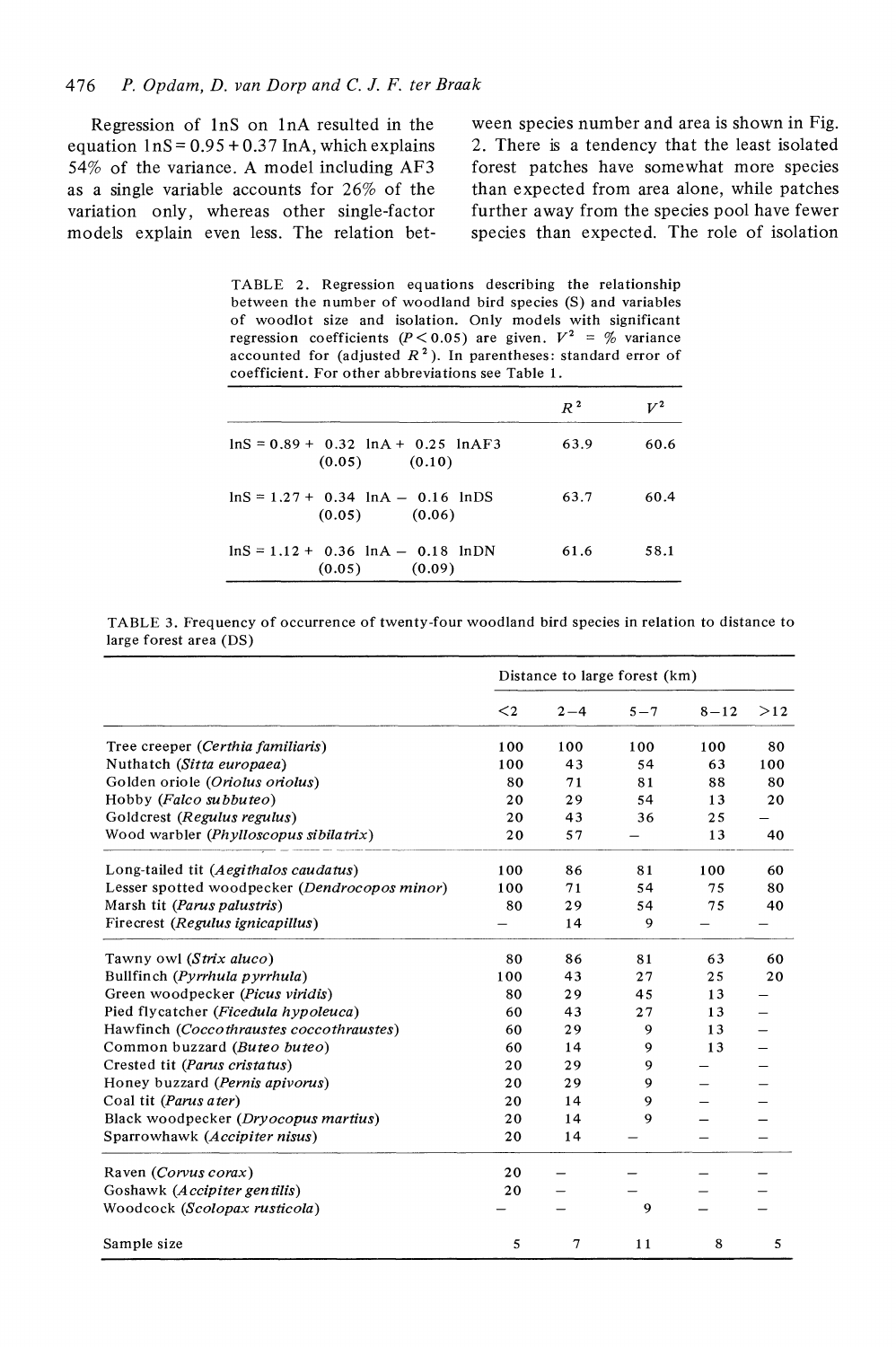was analysed by adding isolation variables to the species-area equation. Table 2 gives the models in which all regression coefficients are significant at the 5% level. The best models contain either AF3 or DS as a second variable. Adding a third variable to these models did not improve any of them significantly. The variance not accounted for might be correlated with habitat factors or sampling variation. We conclude that isolation of the forest islands has an effect on the number of bird species. The results suggest that proximity to the species pool and the amount of woodland in the vicinity of the woodlot exerts similar effects on the number of species. The effect of decreasing the degree of isolation of a particular wood on the species number can be estimated from the models in Table 2. E.g. decreasing the distance to the species pool by a factor 2 would result in an increase of species by a factor  $2^{0.16} = 1.12$ .

Since species may differ in dispersal capacity, they should be affected by isolation to a different degree. For each species the frequency of occurrence was calculated for five categories of woods with a differing distance to large forest (Table 3). Due to the small sample the frequency values could not be corrected for area differences. Six species (tree creeper to wood warbler) show no decrease in frequency with increasing isolation, whereas in eleven species (tawny owl to sparrowhawk) there is a more or less distinct trend. Four species are intermediate. The remaining three species occurred in a single woodlot only.

The species group showing the effect of isolation includes both sedentary and migratory species as well as most of the species with large territories. The large species can only live in extensive woods or in landscape with a high density of small woods. Since the distance to the species pool and the area of wood within 3 km radius are correlated, the absence of large-territory species in more isolated woods may partially be due to the absence of neighbouring woodland rather than to the effect of distance.

The occurrence of goldcrest, crested tit and coal tit depends on the availability of coniferous trees. It is not known how coniferous stands are distributed over the woods, so that it remains unclear whether the

distribution of these species is due to a habitat or an isolation effect.

## **Discussion**

The number of bird species in woods is governed by internal as well as external factors. Internal factors are, for example, habitat variables and size, among external factors are features of surrounding landscape (e.g. availability of feeding sites) and geographical position in relation to other woods of the same type (Opdam, 1983). In this paper the effects of wood size and degree of isolation were demonstrated. The study plots constituted a fairly homogeneous sample of deciduous woods on small estates in a restricted geographical range. Van Dorp (1982) showed for a subsample that vegetation variables (including type of surrounding landscape) could explain the variation in S only to a minor degree.

Our conclusion contradicts that of Helliwell (1976) for sixty British woods. He found no indication that overall size, woodland density in the surrounding area or distance to other woodland areas had an effect on bird species number. Therefore, he attributed the variation in S to differences in structural and floristical composition of the woodland. However, Helliwell analysed a heterogeneous sample and did not separate woodland species from species not restricted to woodland. Hence, effects of size and isolation have presumably been swamped by those of habitat variation.

Opdam & Retel Helmrich (1982) found no effect of isolation on the number of bird species on Dutch heathland areas. This may be due to the fact that many birds on heathland also occur in the surrounding landscape (forest, field), so that the heathland does not function as a habitat island for those species.

In spite of the flying abilities of forest birds, which should enable therh to cross a strip of non-wooded land of many hundreds of kilometres, our results suggest that even a small gap of open land may lower the immigration rate of several species of birds. The same suggestion was made by Whitcomb *et al.* (1981) and Willis (1974). This does not necessarily imply that forest birds never cross such a barrier; we have to assume only that